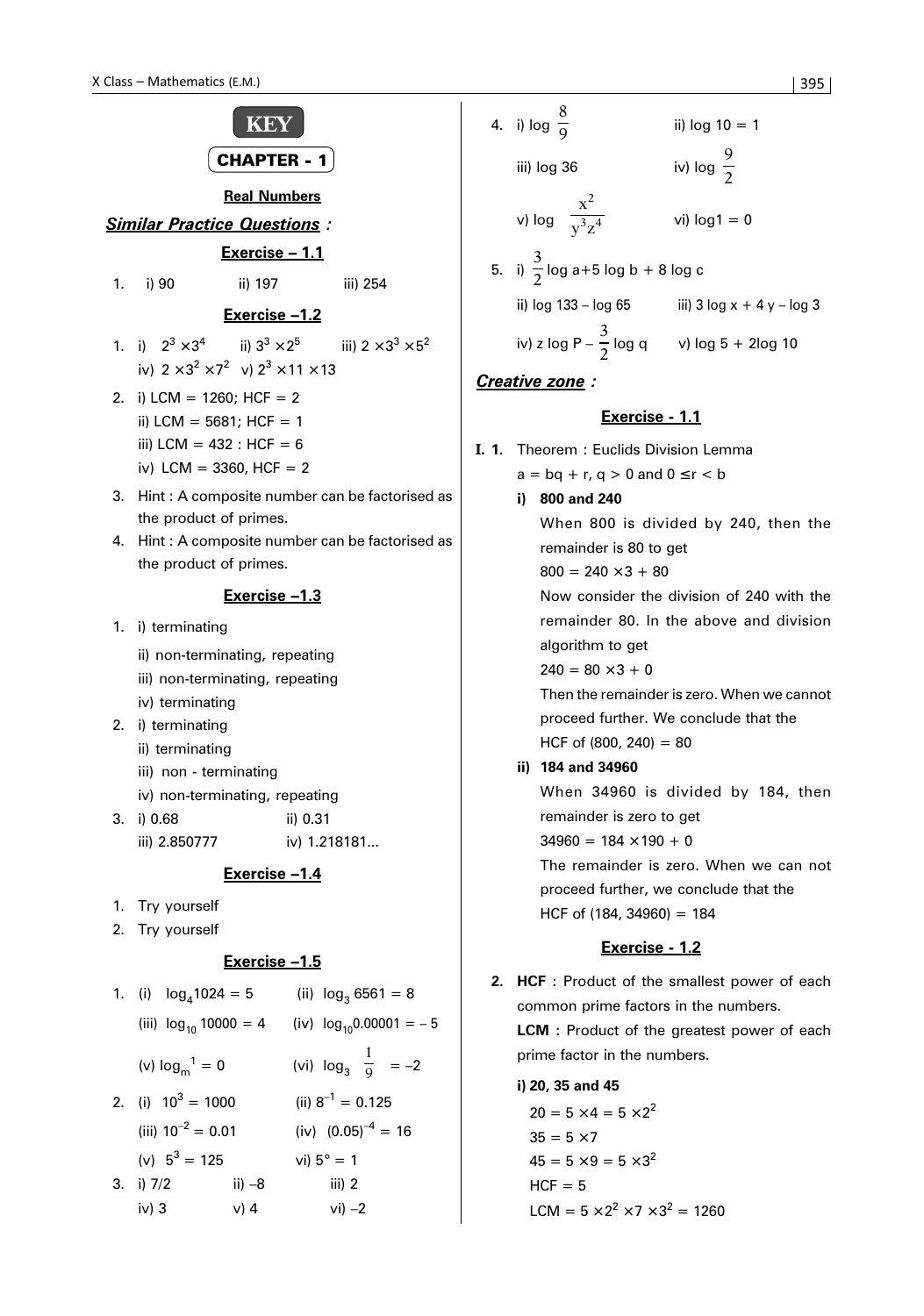**ii) 13, 19 and 29**  $13 = 1 \times 13$  $19 = 1 \times 19$  $29 = 1 \times 29$  $HCF = 1$  $LCM = 13 \times 19 \times 29 = 7163$ **iii) 168 and 216**  $168 = 2 \times 84$  $= 2 \times 2 \times 42 = 2^2 \times 2 \times 21$  $= 2^3 \times 3 \times 7$  $216 = 2 \times 108$  $= 2 \times 2 \times 54$  $= 2<sup>2</sup> \times 2 \times 27$  $= 2^3 \times 3^3$  $HCF = 2^3 \times 3 = 24$ LCM =  $2^3 \times 3^3 \times 7 = 1512$ **iv) 468 and 612**  $468 = 2 \times 234$  $= 2 \times 2 \times 117$ 

$$
= 2 \times 2 \times 117
$$
  
\n
$$
= 22 \times 3 \times 39
$$
  
\n
$$
= 22 \times 3 \times 3 \times 13
$$
  
\n
$$
= 22 \times 32 \times 13
$$
  
\n612 = 2 × 306  
\n
$$
= 2 × 2 × 153
$$
  
\n
$$
= 22 × 3 × 51
$$
  
\n
$$
= 22 × 3 × 3 × 17
$$
  
\n
$$
= 22 × 32 × 17
$$
  
\nHCF = 2<sup>2</sup> × 3<sup>2</sup> = 36  
\nLCM = 2<sup>2</sup> × 3<sup>2</sup> × 13 × 17 = 7956

# **Exercise - 1.3**

3. i) 
$$
\frac{7}{8}
$$
  
 $\frac{7}{8} = \frac{7}{2.2.2} = \frac{7}{2^3}$  is a terminating decimal.  
  $\therefore$  Denominator consists of only 2's

7

$$
\frac{7}{2^3} = \frac{7 \times 5^3}{2^3 \times 5^3} = \frac{875}{10^3} = \frac{875}{1000} = 0.875
$$
  
ii) 
$$
\frac{13}{200} = \frac{13}{2.2.2.5.5} = \frac{13}{2^3 \times 5^2}
$$
 is a terminating decimal.

. . . Denominator consists of only 2's and 5's 13  $2^{\circ} \times 5$  $13 \times 5$  $2^3 \times 5^2 \times 5$  $13 \times 5$  $2^{\circ} \times 5$  $\frac{13}{3\times5^2} = \frac{13\times5}{2^3\times5^2\times5} = \frac{13\times5}{2^3\times5^3} = \frac{65}{10^3}$  $=\frac{65}{1000}$  = 0.065 iii)  $\frac{31}{125}$ **125**  $\frac{31}{125} = \frac{31}{5^3}$  is terminating decimal. ..<br>
.. Denominator consists of only 5's iv)  $\frac{5}{11}$ **11**  $\frac{5}{11}$  is a non-terminating, repeating decimal. . . . Denominator does not contain 2's or 5's or

both.

**4. i) log (400)**

# **Exercise - 1.4**

i) log (400)  
\n
$$
\log (400) = \log (16 \times 25) \qquad \log x + \log y
$$
\n
$$
= \log 16 + \log 25
$$
\n
$$
= \log 2^4 + \log 5^2
$$
\n
$$
= 4 \log 2 + 2 \log 5
$$
\n
$$
= \log \left(\frac{216}{125}\right) \therefore \log \left(\frac{x}{y}\right) = \log x - \log y
$$
\n
$$
\log \left(\frac{216}{125}\right) = \log 216 - \log 125
$$
\n
$$
= \log 6^3 - \log 5^3
$$
\n
$$
= 3 \log 6 - 3 \log 5
$$
\n
$$
= 3 [\log 6 - \log 5]
$$

**iii) log (x2 y4 z3 )**

$$
\log (x^2 y^4 z^3) = \log x^2 + \log y^4 + \log z^3
$$
  
= 2 log x + 4 log y + 3 log z

iv) 
$$
\log \left(\frac{p^2q^3}{r^2}\right)
$$
 :  $\log \left(\frac{x}{y}\right) = \log x - \log y$   
 $\log \left(\frac{p^2q^3}{r^2}\right) = \log (p^2q^3) - \log r^2$   
 $= \log p^2 + \log q^3 - \log r^2$   
(:  $\log a^m = m \log a$ )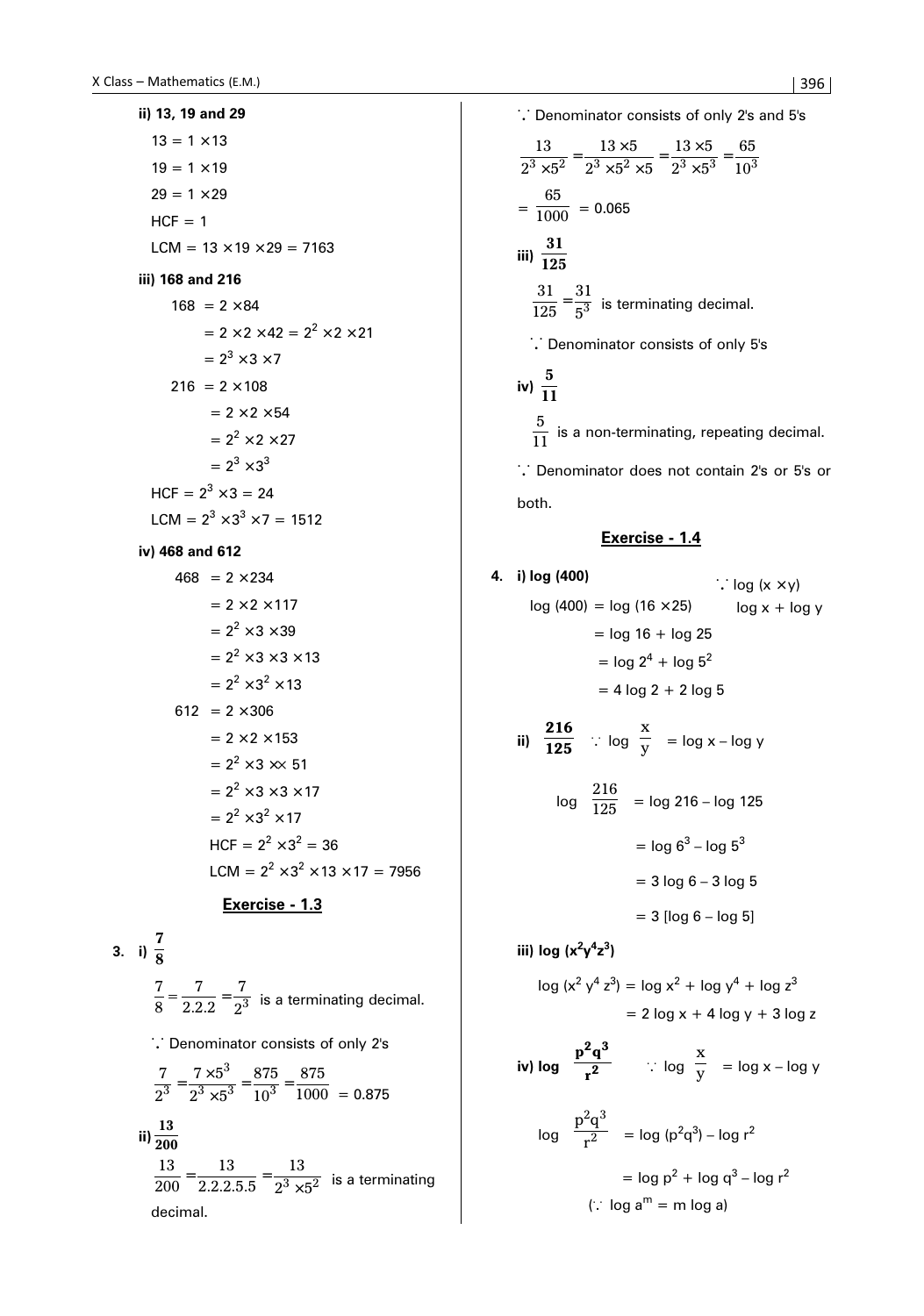$$
\mathbf{v} \mathbf{1} \log \sqrt{\frac{\mathbf{x}^3}{\mathbf{y}^5}} = \log \left(\frac{\mathbf{x}^3}{\mathbf{y}^5}\right)^{\frac{1}{2}} \quad (\because \log \mathbf{a}^m = \mathbf{m} \log \mathbf{a})
$$
\n
$$
= \frac{1}{2} \log \left(\frac{\mathbf{x}^3}{\mathbf{y}^5}\right) \quad \therefore \quad \log \left(\frac{\mathbf{x}}{\mathbf{y}}\right)
$$
\n
$$
= \log \mathbf{x} - \log \mathbf{y}
$$
\n
$$
= \frac{1}{2} (\log \mathbf{x}^3 - \log 5)
$$
\n
$$
= \frac{1}{2} (3 \log \mathbf{x} - 5 \log \mathbf{y})
$$

### **Exercise - 1.5**

**5.** Let us assume to the contrary that

$$
\sqrt{a} - \sqrt{b}
$$
 is rational  

$$
\sqrt{a} - \sqrt{b} = \frac{p}{q}
$$

$$
\sqrt{a} = \frac{p}{q} + \sqrt{b}
$$

squaring on both sides

$$
(\sqrt{a})^2 = \left(\frac{p}{q} + \sqrt{b}\right)^2
$$
  
\n
$$
a = \frac{p^2}{q^2} + \frac{2p}{q}\sqrt{b} + b
$$
  
\n
$$
a = \frac{p^2}{q^2} + b + \frac{2p}{q}\sqrt{b}
$$
  
\n
$$
-2\frac{p}{q}\sqrt{b} = \frac{p^2}{q^2} + \frac{b}{1} - \frac{a}{1} = \frac{p^2 + bq^2 - aq^2}{q^2} = \frac{p^2 + q^2(b-a)}{q^2}
$$
  
\n
$$
\frac{-2}{1} \frac{p}{q}\sqrt{b} = \frac{p^2 + q^2(b-a)}{q^2}
$$
  
\n
$$
\sqrt{b} = \frac{p^2 + q^2(b-a)}{q^2} \left(-\frac{q}{2p}\right)
$$
  
\n
$$
\sqrt{b} = -\frac{q}{2p} \left(\frac{p^2 + q^2(b-a)}{q^2}\right)
$$
  
\n
$$
\sqrt{b} = -\frac{p^2 + q^2(b-a)}{2pq}
$$

We know that square root of any prime number is irrational we get  $\sqrt{a}$  is rational.

This contradicts the fact that  $\sqrt{b}$  is irrational. So our assumption is wrong.

$$
\sqrt{b}
$$
 is irrational

So, 
$$
\sqrt{a} - \sqrt{b}
$$
 is irrational.

**II.** 1) C 2) B 3) D 4) A 5) B 6) C 7) B 8) A 9) B 10) B 11) B 12) C 13) B 14) D 15) A 16) B 17) D 18) A 19) C 20) D CHAPTER - 2 **Sets** *Similar Practice Questions :* **Exercise – 2.1** 1. (i) & (iii) are sets 2. 3 ∉ A; 4 ∈ A; 2 ∈ B; 7 ∈ B; 10 ∈ B; and 1 ∈ A 3. y ∉ A; C ∈ B; 2 ∈ N; 9 ∉ P 4. (i)  $A = \{-4, 4\}$  (ii)  $B = \phi$ (iii)  $C = \{C, A, L, U, S\}$ (iv)  $D = \{-2, -1, 0, 1, 2, 3, 4, 5\}$ 5. (i)  $A = \{x : x \text{ is a natural number multiple of } 3\}$ and  $x = 1$ } (ii)  $B = \{x : x \text{ is an odd integer and } |x| < 2\}$ (iii)  $C = \{x : x \text{ is an even natural number less} \}$  than 12} (iv)  $D = \{x^3 : x \in N \text{ and } x \le 10\}$ 6. (i) d (ii) c (iii) a (iv) b

# **Exercise – 2.2**

- 1. (i), (ii) & (iii) are empty sets
- 2. (i) Given set =  $\{1, 2\}$ , Hence, it is finite. (ii) Given set =  ${5}$ , Hence, it is finite. (iii) Given set is an infinite set. (. . . the set of all prime numbers is infinite)

### **Exercise – 2.3**

1. A, B are not equal sets; C, D are equal sets; E, F are equal sets; G, H are equal sets.

### **Exercise – 2.4**

|  | 1. i) false     | ii) true     | iii) true  |
|--|-----------------|--------------|------------|
|  | iv) false       | v) true      | vi) false  |
|  | vii) false      | viii) true   |            |
|  | 2. i) true      | ii) true     | iii) false |
|  | iv) true        | v) false     | vi) true   |
|  | vii) true       | viii) true   | ix) false  |
|  | 3. i) incorrect | ii) correct  |            |
|  | (iii) incorrect | (iv) correct |            |
|  | $(v)$ correct   | (vi) correct |            |

 $|397|$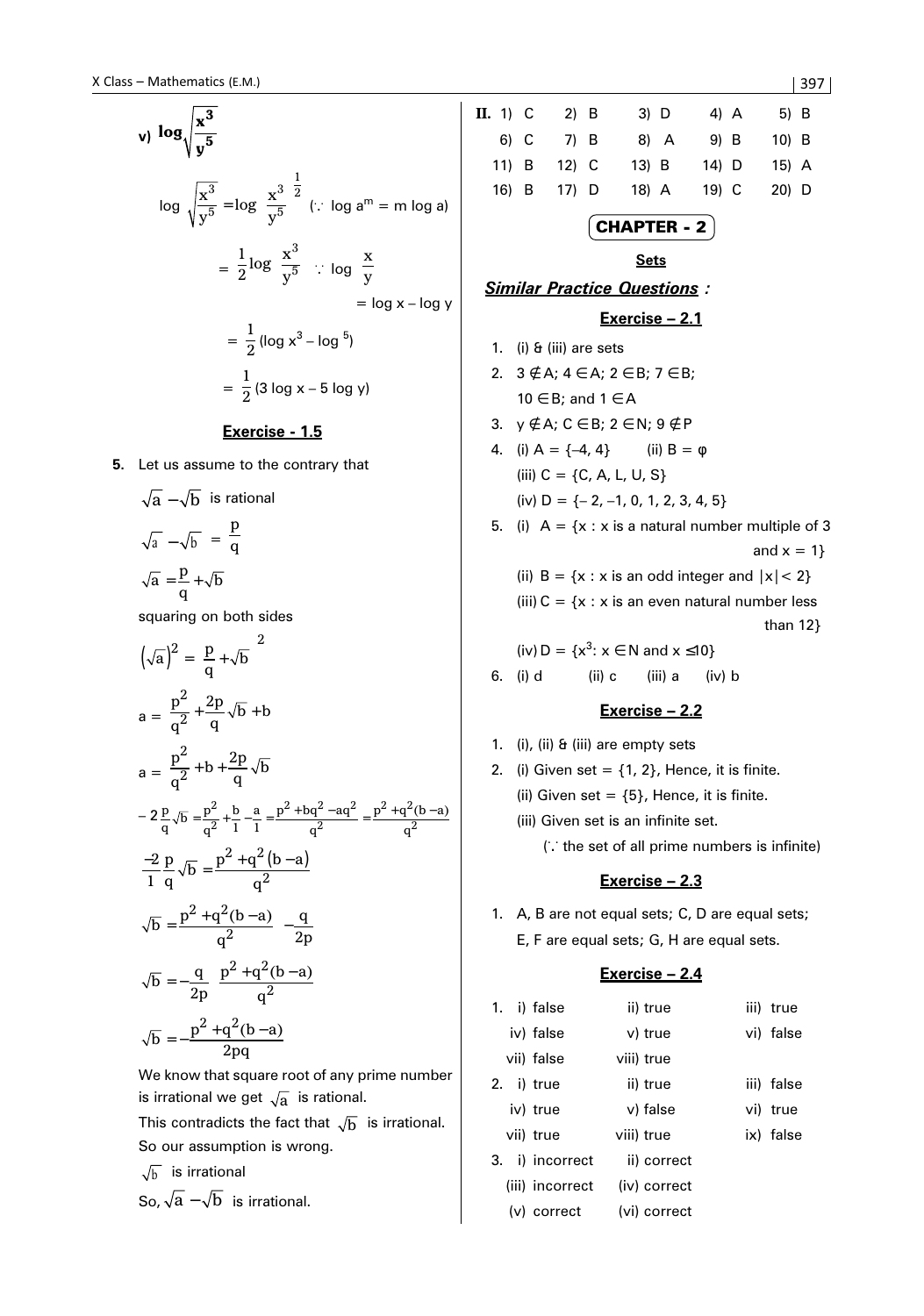4. (i) The subsets of A are φ, {1}, {2}, {3}, {2, 3}, {1, 3}, {1, 2} and {1, 2, 3} (ii) The subsets of B are  $Q$ ,  $\{c\}$ ,  $\{d\}$ ,  $\{c, d\}$ **Exercise – 2.5** 1.  $A \cap B = \{3, 4\}$ 2.  $A \cap B = \{c, d\}$ ;  $B \cap C = \{d, e, f\}$ ;  $A \cap C = \{d\}$ 3.  $A \cup B = \{a, b, c\}$ 4. A ∪ B = {1, 2, 3, 4, 5} and A  $\cap$  B = {1, 3} 5.  $A - B = \{3, 5\}$ ,  $B - A = \{13\}$ 6. (i) & (iii) are disjoint sets. 7.  $n(A) + n(B) - n(A \cup B) = n(A \cap B)$  $17 + 23 - 38 = n(A \cap B)$ ∴  $n(A \cap B) = 40 - 38 = 2$ 8.  $n(A \cup B) = n(A) + n(B) - n(A \cap B)$  $= 10 + 11 - 6$  $= 21 - 6 = 15.$ 

# *Creative Zone :*

- **I. 1.** i) The months of a year which begin with the letter A are April and August The required set is {April, August}
	- ii) It is a set
	- iii) The required set is {1, 4, 9, 16, 25}  $= \{1^2, 2^2, 3^2, 4^2, 5^2\}$

It is a set.

- iv) It is not a set because we cannot determine the talent boys who are in the .............
- **2.** i)  $A = \{x : x \text{ is a multiple of } 3 < 13\}$ 
	- ii)  $B = \{x : x \text{ is a power of } 2 \text{ and } x < 5\}$
	- iii)  $C = \{x : x \text{ is a natural number} < 8\}$
	- iv)  $D = \{x : x \text{ is a day of the week}\}\$
- **3.** Given A =  $\{1, 2, 3, 4, 5, 6\}$ , B =  $\{5, 6, 7, 8, 9\}$  $A - B = \{1, 2, 3, 4\}$  $B - A = \{7, 8, 9\}$
- **4.** We know that

```
n(A \cup B) = n(A) + n(B) - n(A \cap B)
```
 $51 = 35 + 20 - n(A \cap B)$ 

$$
\Rightarrow n(A \cap B) = 35 + 20 - 51
$$

$$
= 55-51
$$

∴ n  $(A \cap B) = 4$ 

5. i) 
$$
A = \{11, 12, 13, \ldots\}
$$

This set is infinite because the above numbers are not countable.

ii)  $B = \{1, 2, 3, 4, 5, 6, 7, 8\}$ This set is finite because there are 8 numbers possible to count. iii)  $C = \{1^4, 2^4, 3^4, 4^4, \ldots \}$ This set is infinite because the above

- number not countable.
- iv)  $D = \{4, 8, 12, 16, 20\}$

This set is finite because the above numbers in the set are countable.

| $\mathbf{II.}$ 1) $\mathbf{C}$ |      | 2) D        | $3)$ A      | 4) B |       | 5) A |
|--------------------------------|------|-------------|-------------|------|-------|------|
|                                | 6) C | 7) A        | 8) A        | 9) A | 10) C |      |
|                                |      | 11) A 12) B | 13) D 14) B |      | 15) A |      |
| 16) A                          |      |             |             |      |       |      |

# CHAPTER - 3

### **Polynomials**

*Similar Practice Questions :*

### **Exercise – 3.1**

- 1. i) 3 ii) 5 iii)  $-8$  iv)  $-6$
- 2. i) 4 ii)  $-62$  iii)  $-8$  iv)  $-3$
- 3.  $P(1) = 0$ ;  $P(-1) = -14$ ;  $P(0) = -7$ :  $P(2) = 19$ ;  $P(-2) = -33$
- 4. **Hint** : Let  $P(x) = x^4 81$ , if  $P(-3)$  is equal to zero, then –3 is a zero of the given polynomial.
- 5. **Hint** : Let  $P(x) = x^2 + 3x 10$ , if  $P(2) = 0$ , then 2 is a zero of the given polynomial.
- 6. **Hint**: Let  $P(x) = x^2 4x 12$ , if  $P(-2) = 0$ , then –2 is a zero fo the given polynomial
- 7. i) False ii) True iii) False
	- iv) True v) False

### **Exercise – 3.2**

- 1. i) 0 ii)  $-3, -4$  iii)  $-8, -5$ iv) 1, –1,  $\pm \sqrt{-1}$ 2. i)  $\sqrt{6}$ ,  $-\sqrt{6}$  ii) –2, –5 iii) 0,  $\frac{-5}{3}$ iv)  $\sqrt{13}$ ,  $-\sqrt{13}$  v)  $\frac{-2}{\sqrt{3}}$  $\frac{\sqrt{3}}{4}$
- 3. Let P(x) =  $3x^2 + 13x 10$ , since P(-5) and P $\left(\frac{2}{3}\right)$ 3 ſ  $\left(\frac{2}{3}\right)$ are each equal to zero, 2/3 and – 5 are the zeroes of 3 $x^2 + 13x - 10$

4. i)  $-1$ , 2 ii)  $-2$ , 3 iii)  $1, -6$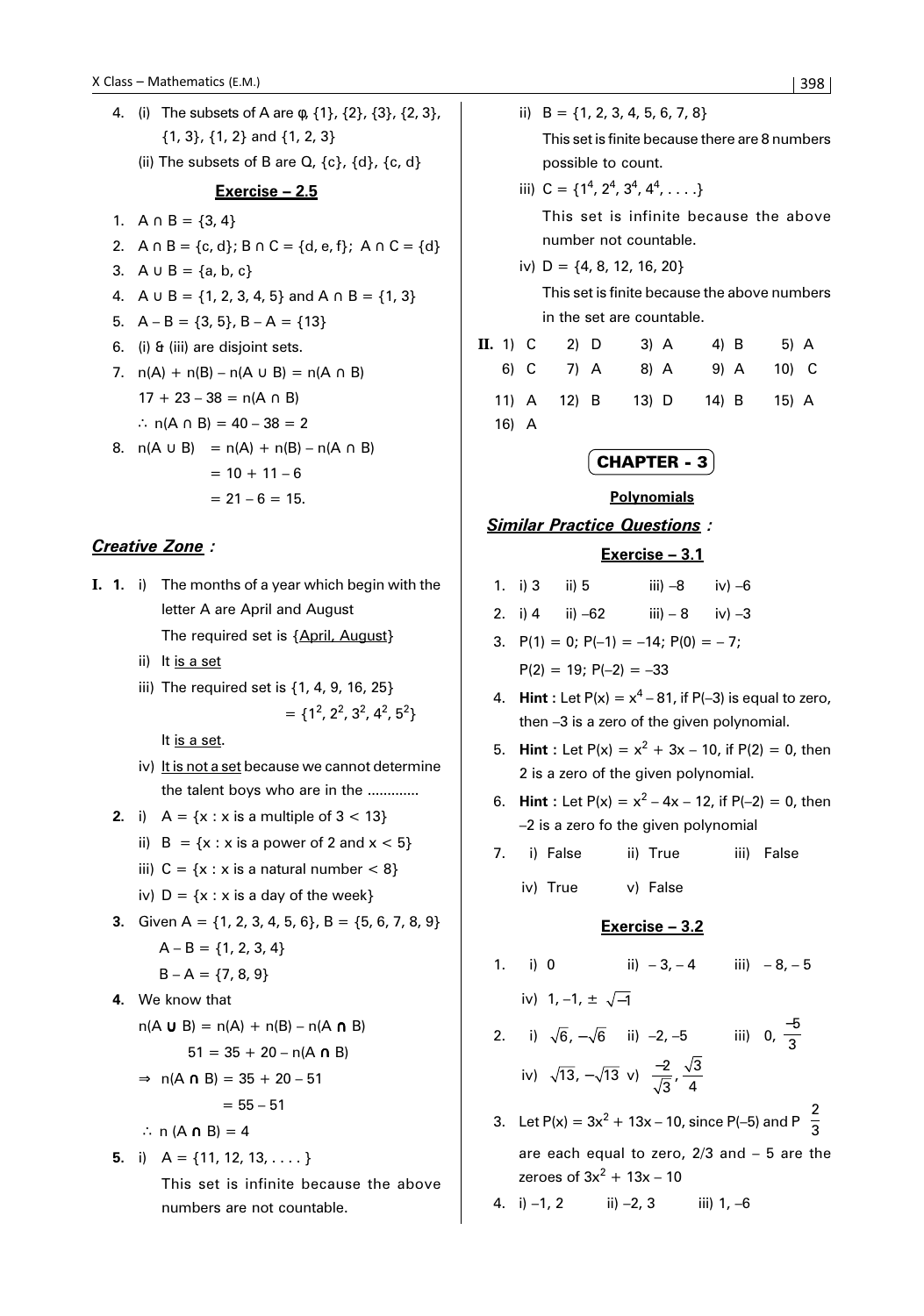| $Exercise - 3.3$ |  |                                                               |  |  |                    |                       |
|------------------|--|---------------------------------------------------------------|--|--|--------------------|-----------------------|
|                  |  | 1. i) $\frac{1}{2}$ , -3 ii) $\frac{1}{3}$ , $\frac{1}{3}$    |  |  | iii) $0, -2$       |                       |
|                  |  | iv) $\frac{1}{4}$ , -3 v) $\sqrt{10}$ , - $\sqrt{10}$         |  |  |                    |                       |
|                  |  | 2. i) $6x^2 - 7x - 3$                                         |  |  | ii) $x^2 - 2$      |                       |
|                  |  | iii) $3x^2 - x - 4$                                           |  |  | iv) $x^2 - 2x - 8$ |                       |
|                  |  | v) $4x^2 - 4x + 1$                                            |  |  |                    |                       |
|                  |  | 3. i) $9x^2 - 9x + 2$                                         |  |  | ii) $x^2 - 7$      |                       |
|                  |  | iii) $5x^2 + 4x - 1$                                          |  |  |                    | iv) $36x^2 - 36x + 5$ |
|                  |  | v) $x^2 + 3x - 18$                                            |  |  |                    |                       |
|                  |  | 4. Let $P(x) = 2x^2 + x^3 - 6x - 3$ . If $P(-\sqrt{3}) = 0$ , |  |  |                    |                       |
|                  |  | then $-\sqrt{3}$ is a zero. Also, sum of the zeroes           |  |  |                    |                       |

$$
= \frac{-\text{Coefficient of } x^2}{\text{Coefficient of } x^3}
$$

5. Let  $P(x) = x^3 + 3x^2 - 2x - 6$ . If  $P(-\sqrt{2}) = 0$ , then  $-\sqrt{2}$  is a zero. Also, sum of the zeroes

$$
= \frac{-\text{Coefficient of x}^2}{\text{Coefficient of x}^3}
$$

6. Let  $P(x) = x^3 + 13x^2 + 32x + 20$ . If  $P(-1) = 0$ , then –1 is a zero of the polynomial)

# **Exercise –3.4**

- 1. i) Quotient  $= x^4 2x^2 + 5x + 4$ remainder  $=-3x-5$ 
	- ii) Quotient =  $x^3 x^2 + x 1$  $remainder = 2$
	- iii) Quotient  $= x<sup>2</sup> + 1$ , remainder = 8
- 2. **Hint :** Divide the second polynomial by the first polynomial. If the remainder is 0, then the first polynomial is a factor of the second one.
- $3. -1, -2, -3, -4$
- 4. 1, 2, –3
- 5.  $2, -2, 5, -6$

# *Creative Zone :*

1. 1. given 
$$
p(t) = 2t^3 + 3t - 4
$$

\n
$$
p(1) = 2(1)^3 + 3(1) - 4
$$
\n
$$
= 2.1 + 3.1 - 4 = 1
$$
\n
$$
p(-1) = 2(-1)^3 + 3(-1) - 4
$$
\n
$$
= -2 - 3 - 4 = -9
$$
\n
$$
p(0) = 2(0) + 3(0) - 4
$$
\n
$$
= 0 + 0 - 4 = -4
$$

 $p(2) = 2(2)^3 + 3(2) - 4$  $= 2.8 + 3.2 - 4$  $=16 - 6 - 4 = 6$  $p(-2) = 2(-2)^3 + 3(-2) - 4$  $= 2(-8) + 3(-2) - 4$  $= -16 - 6 - 4$  $=- 26$ **2.**  $p(x) = 4x^2 - 13x + 3$ Now  $p\left(\frac{1}{4}\right)$  $\left(\frac{1}{4}\right) = 4\left(\frac{1}{4}\right)^2 - 13\left(\frac{1}{4}\right) + 3$  $(1)$ <sub>-4</sub> $(1)^2$  $\left(\frac{1}{4}\right) = 4\left(\frac{1}{4}\right) - 13\left(\frac{1}{4}\right) +$  $=\frac{1}{4}$ 13  $-\frac{13}{4}+3=\frac{1-13+12}{4}$  $=\frac{13-13}{4}$ 0  $\frac{-13}{4} = \frac{0}{4} = 0$  $p(3) = 4(3)^{2} - 13(3) + 3$  $= 4(9) - 39 + 3$  $= 36 - 39 + 3$  $= 39 - 39$  $= 0$ Since  $p\left(\frac{1}{4}\right)$ 4 ſ  $\left(\frac{1}{4}\right)$ and p(3) are equal to zero. ∴  $\frac{1}{4}$  and 3 are zeroes of polynomials. **3.** i) Let  $p(x) = 4x^2 + 9x + 5$  $= 4x^2 + 4x + 5x + 5$  $= 4x(x+1)+5(x+1)$  $= (x+1)(4x+5)$ To find zeroes, let  $p(x) = 0$  $\Rightarrow$  (x+1) (4x+5) = 0  $\Rightarrow$  x + 1 = 0 or 4x + 5 = 0  $x = -1$  or  $x = \frac{-5}{4}$ Hence the zeroes of p(x) are –1 and  $\frac{-5}{4}$ Sum of the zeroes =  $-1-\frac{5}{4}=\frac{-4-5}{4}=\frac{-4}{4}$  $4 - 5$ 4 4  $= \frac{-$ (Coefficient of x)<br>(Coefficient of x<sup>2</sup>) Coefficient of x Coefficient of  $x^2$ Product of zeroes  $= (-1)$  $-\left(\frac{-5}{4}\right)=\frac{5}{4}$ 5 4 Constant term Coefficient of  $x^2$ ii)  $6x^2 + 12x$ Let  $p(x) = 6x^2 + 12x = 6x(x+2)$ 

9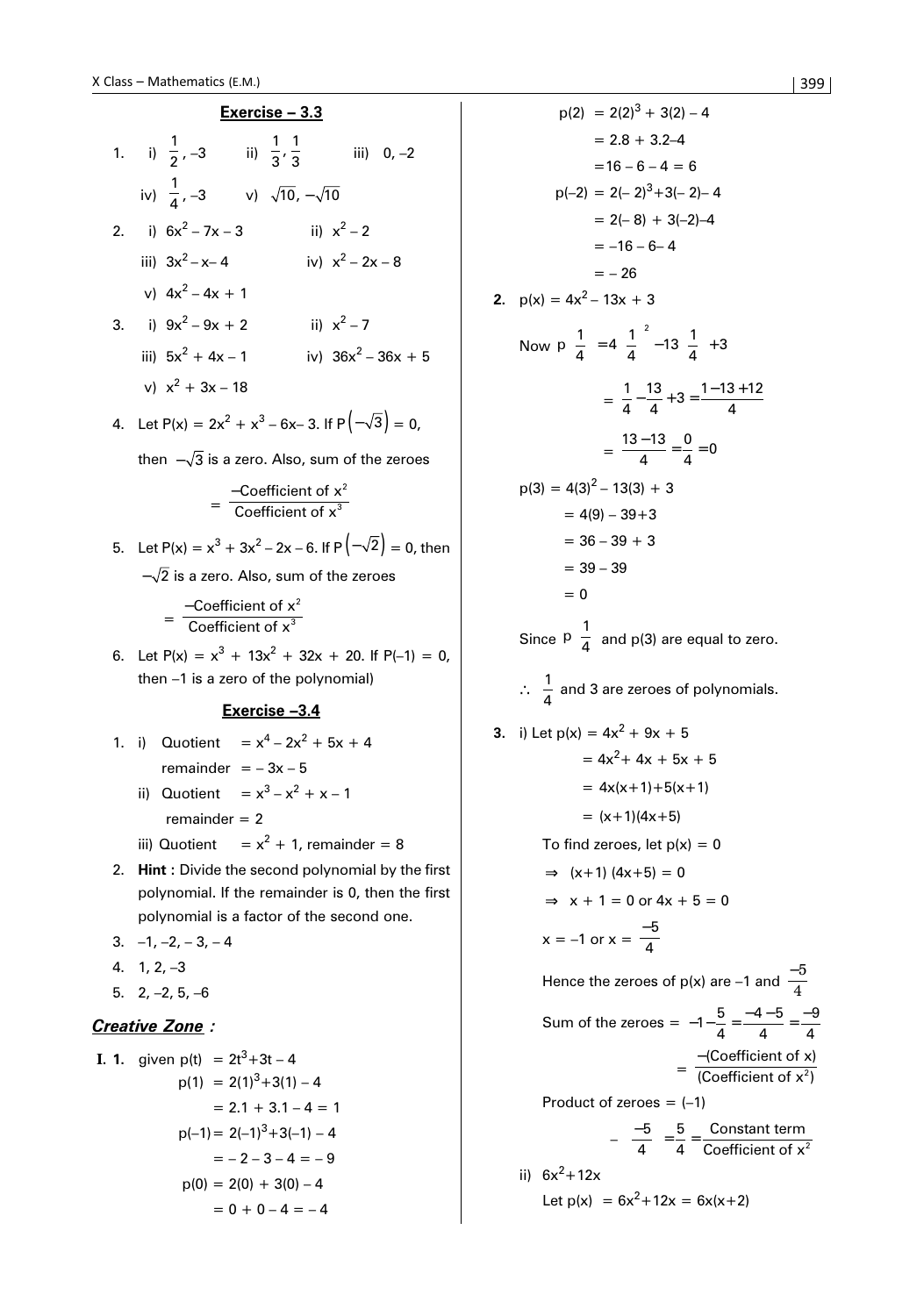To find zeroes, Let  $p(x) = 0$  $\Rightarrow$  6x(x+2) = 0  $\Rightarrow$  x = 0 or x + 2 = 0  $x = -2$ Hence the zeroes of  $p(x)$  are 0 and  $-2$ Sum of the zeroes =  $0+(-2) = -2$  $=\frac{-12}{6}=\frac{-\text{Coefficient of }\lambda}{\text{Coefficient of }\lambda^2}$ Coefficient of x Coefficient of x Product of zeroes =  $0 \times (-2) = 0 = \frac{0}{6}$  $= \frac{\text{Constant term}}{\text{Coefficient of x}^2}$ iii)  $t^2 - 16$ Let  $p(t) = t^2 - 16$ To form zeroes, Let  $p(t) = 0$  $\Rightarrow$  t<sup>2</sup> – 16 = 0  $\Rightarrow$  t<sup>2</sup> = 16  $\Rightarrow$  t =  $\pm \sqrt{16}$  =  $\pm 4$  $t = -4$  and 4 Hence the zeroes of p(t) are –4 and 4. Sum of the zeroes  $= -4 + 4 = 0 = \frac{0}{1}$  $=\frac{-\text{coefficient of t}}{\text{Coefficient of t}^2}$ Product of zeroes =  $-4 \times 4 = -16 = -\frac{16}{1}$  $= \frac{\text{Constant term}}{\text{Coefficient of t}^2}$ **4.** The given polynomial is  $x^3 + 5x^2 - 2x - 24$ Comparing the given polynomial with ax<sup>3</sup>+bx<sup>2</sup>+cx+d, we get  $a = 1, b = 5, c = -2, d = -24$ Let  $p(x) = x^3 + 5x^2 - 2x - 24$ .  $p(2) = (2)^3 + 5(2)^2 - 2(2) - 24$  $= 8 + 5(4) - 4 - 24$  $= 8 + 20 - 4 - 24$  $= 28 - 28 = 0$  $p(-3) = (-3)^3 + 5(-3)^2 - 2(-3) - 24$ 

> $= -27 + 45 + 6 - 24$  $= 51 - 51 = 0$  $p(-4) = (-4)^3 + 5(-4)^2 - 2(-4) - 24$  $= -64 + 80 + 8 - 24$  $= 88 - 88 = 0$

∴ 2, – 3 and – 4 are the zeroes of the given polynomial.

So, 
$$
\alpha - 2
$$
,  $\beta = -3$ ,  $\gamma = -4$   
\n
$$
\alpha + \beta + \gamma = 2 - 3 - 4
$$
\n
$$
= -5 = -\frac{5}{1} = -\frac{5}{a}
$$
\n
$$
\alpha\beta + \beta\gamma + \gamma\alpha = (2 \times 3) + (-3 \times -4) + (-4 \times 2)
$$
\n
$$
= -6 + (+12) + (-8)
$$
\n
$$
= -6 + 12 - 8
$$
\n
$$
= 12 - 14
$$
\n
$$
= -2 = -\frac{2}{1} = \frac{c}{a}
$$
\n
$$
\alpha\beta\gamma = (2)(-3)(-4) = 24 = -\frac{(-24)}{1} = -\frac{d}{a}
$$

**5.** The given polynomial is  $x^4 + x^3 - 7x^2 - x + 6$ Two of its zeroes are 1 and – 1 ∴  $(x -1)(x+1) = x<sup>2</sup> - 1$  is a factor of the given

polynomial.

We apply the division alogarithm to the given polynomial and  $x^2$  – 1.

$$
x^{2}-1\overline{\smash{\big)}\ x^{4}+x^{3}-7x^{2}-x+6\overline{\smash{\big)}\ x^{4}-x^{2}}
$$
\n  
\n
$$
x^{4}-x^{2}
$$
\n  
\n
$$
x^{3}-6x^{2}-x+6
$$
\n  
\n
$$
x^{3}-x
$$
\n  
\n
$$
-6x^{2}+6
$$
\n  
\n
$$
-6x^{2}+6
$$
\n  
\n
$$
0
$$
\n  
\nNow  $x^{4}+x^{3}-7x^{2}-x+6=(x^{2}-1)(x^{2}+x-6)$   
\n
$$
\Rightarrow x^{2}+x-6=x^{2}+3x-2x-6
$$
\n
$$
=x(x+3)-2(x+3)
$$
\n
$$
=(x+3)(x-2)
$$
\n
$$
\therefore
$$
 The zeroes of  $(x+3)(x-2)$  are -3 and 2

∴ All the zeroes of given polynomial are 1, –1, –3 and 2.

| II. 1) C | $2)$ C | $3)$ B | 4) $A$ | $5)$ A  |
|----------|--------|--------|--------|---------|
| 6) B     | $7)$ D | 8) D   | $9)$ C | $10)$ A |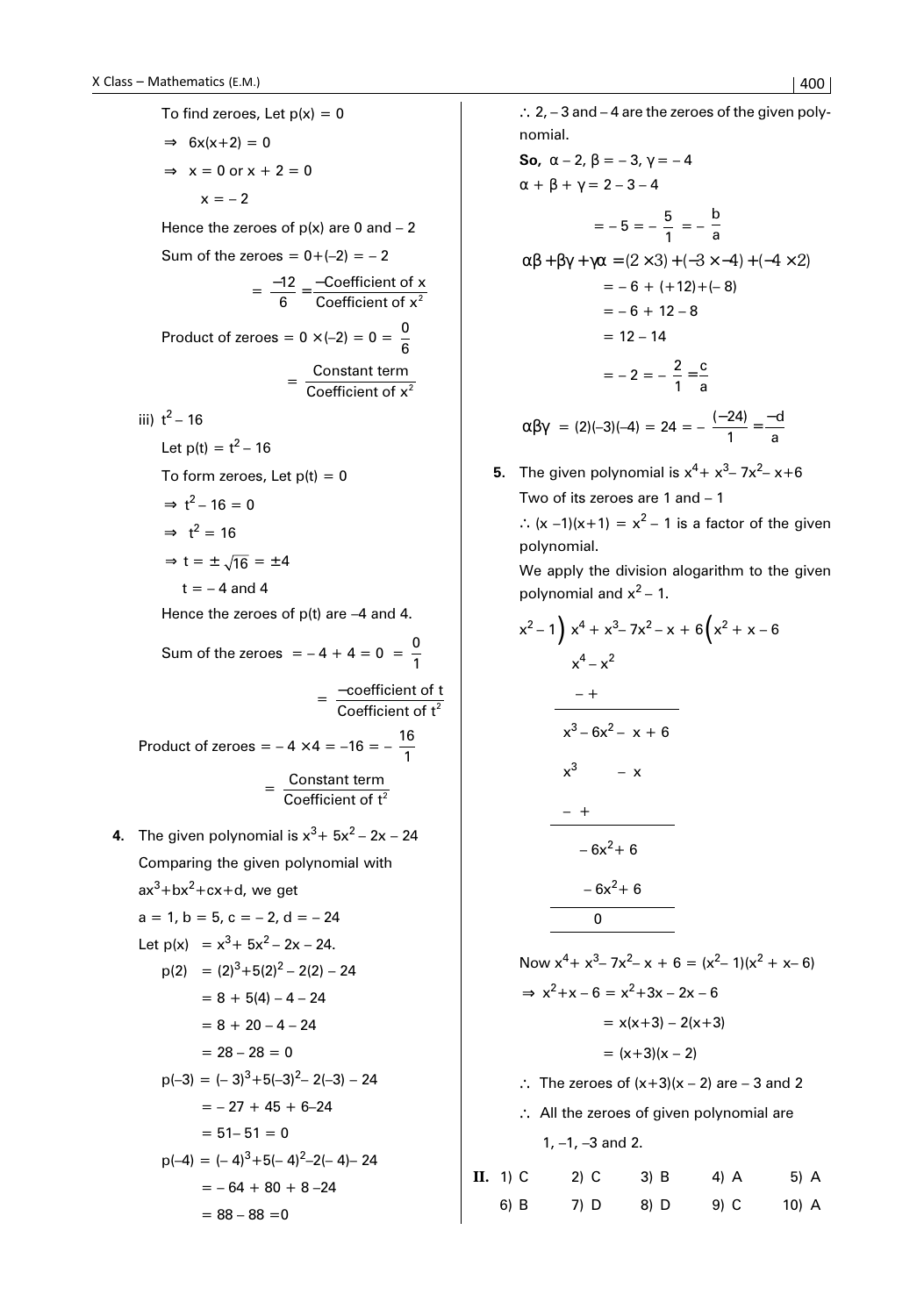#### X Class – Mathematics (E.M.)  $\vert$  401 CHAPTER  $-4$ **Pair of Linear Equations in two Variables** *Similar Practice Questions :* **Exercise – 4.1** 1. a) imperfect at a point b) parallel lines c) coincident d) parallel lines e) coincident f) intersect at a point g) parallel lines 2. a) consistent b) inconsistent c) consistent d) consistent e) inconsistent f) dependent (consistent) 3. Boys : 46, Girls : 34 4. Cost of one orange : Rs.6 and one apple Rs.15 5. Length : 24 units; Breadth : 15 units 6. Students : 36; Benches : 7 7. Rs.5 stamps : 18, Rs.10 stamps : 25 8. Adult's ticket Rs.25, child ticket Rs.10 **Exercise – 4.2** 1. Rs. 16,000, Rs. 14,000 2. 25 and 52 3. 84°, 96° 4. fixed charge : Rs.60 and charge for km is Rs.12, charge for  $30km = Rs.420$ 5. 3  $\overline{A}$ 6. 25 kmph; 50 kmph 7. 70°, 20° 8. 196 pages, 168 pages 9. 50 questions 10. Rs.10,000/- at 12% and Rs.6,000 at 20% **Exercise – 4.3** 1. i)  $x = \frac{3}{7}$ ;  $y = \frac{2}{3}$  ii)  $x = 1$ ,  $y = 1$ iii)  $x = 16$ ,  $y = 25$  iv)  $x = 8$ ,  $y = 3$ v)  $x = \frac{5}{2}$ ;  $y = \frac{1}{2}$  vi)  $x = \frac{1}{2}$ ;  $y = \frac{1}{3}$  2. i) speed of stream : 2kmph, speed of boat in still water : 10kmph ii) speed of the train : 80kmph, speed of the car : 30kmph iii) one man can do the work alone in 168 days and one woman in 252 days. *Creative Zone :* **I. 1.** Let the number of Pants  $= x$ and the number of Shrits  $= v$ By the problem  $y = 3x - 3$  $\Rightarrow$  3x – y = 3 ––– (1) and  $y = 4x - 5$  $\Rightarrow$  4x – y = 5 ––– (2)  $3x - y = 3$  $4x - y = 5$  – + –  $-x = -2$  $x = 2$ Solving eqs (1) and (2)  $3x - y = 3$  $4x - y = 5$ Substitute  $x = 2$  in eqn  $\qquad -(-1)$  $3 \times 2 - y = 3$  $- y = 3 - 6 = -3$  $v = 3$ ∴ Number of pants = x = 2 and number of Shirts =  $y = 3$ **2.** Let the speed of the car that starts from A be x kmph. Let the speed of the car that starts from B be y kmph. Distance between A and  $B = 120$  km. If the two cars travel in the some directions, their relative speed =  $(x - y)$  kmph given that the cars will meet in 4 hours. ∴ Speed × time = Distance travelled  $(x - y) \times 4 = 120$  $\Rightarrow$  4x – 4y = 120

3

viii)  $x = 8, y = 3$ 

ix)  $x = 2$ ,  $y = 4$   $x) x = 1$ ,  $y = -1$  $x$ i)  $x = 2$ ,  $y = 1$   $x$ ii)  $x = y = ab$ 

vii)  $x = \frac{1}{4}$ ;  $y = \frac{1}{7}$ 

 $\Rightarrow$  x – y = 30 ––––––––––––––(1) If the two cars travel in the opposite direction their relative speed =  $(x + y)$  kmph. given that cars will meet in 2 hours ∴ Speed × time = Distance travelled

$$
(x + y) \times 2 = 120
$$

$$
\Rightarrow 2x + 2y = 120
$$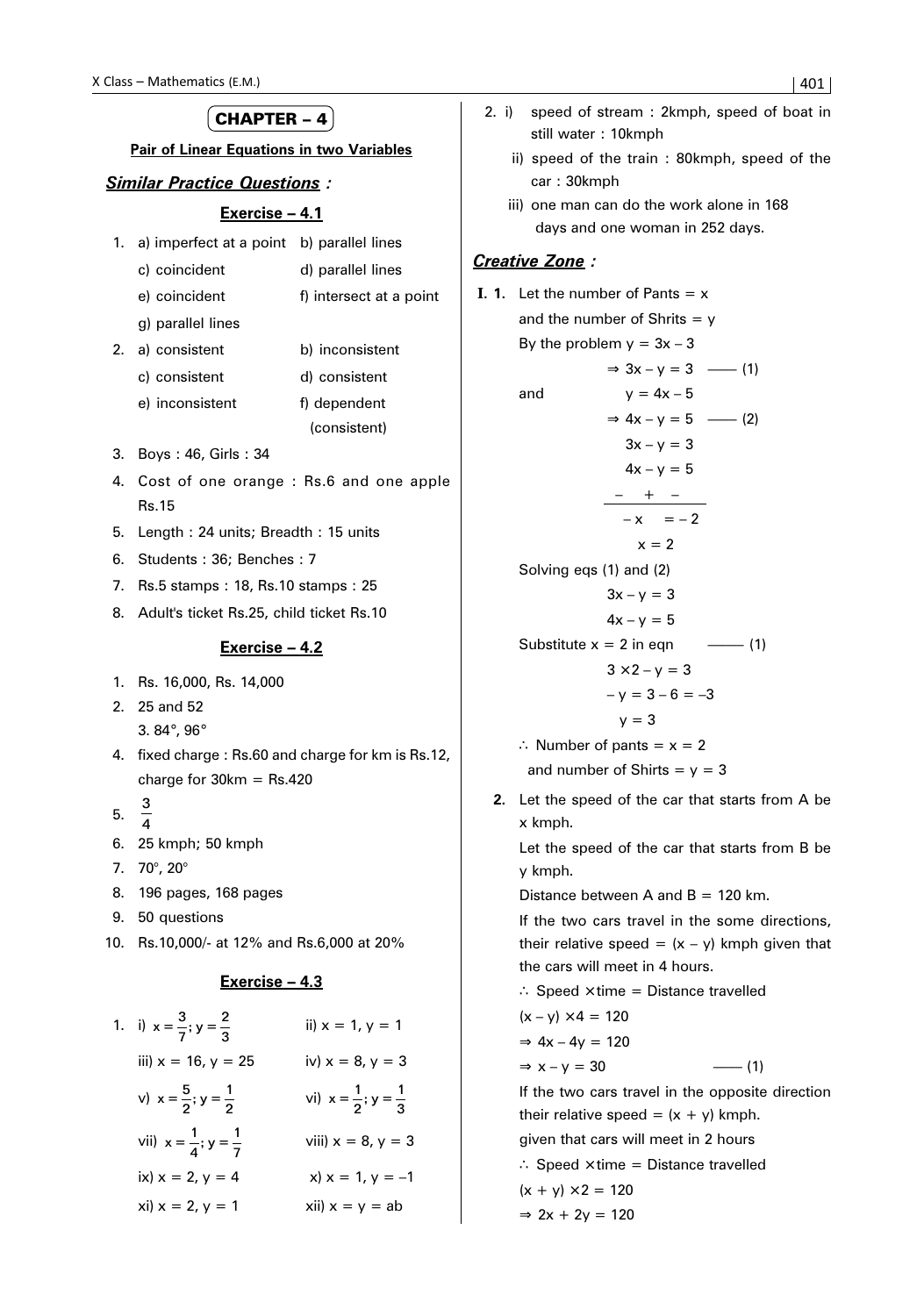|    | $\Rightarrow$ x + y = 60                                        |
|----|-----------------------------------------------------------------|
|    | Solving eqns (1) and (2)                                        |
|    | $x - y = 30$                                                    |
|    | $x + y = 60$                                                    |
|    | Adding $2x = 90$                                                |
|    | $x = \frac{90}{2} = 45$ kmph                                    |
|    | Substitue $x = 45$ in (1)                                       |
|    | $45 - y = 30$                                                   |
|    | $\Rightarrow -v = 30 - 45$                                      |
|    | $\Rightarrow -v = -15$                                          |
|    | $\therefore$ y = 15 kmph.                                       |
|    | $\therefore$ The speeds of the cars are 45 kmph and 15<br>kmph. |
| 3. | Given $5x + 4y = 6xy$                                           |

$$
\Rightarrow \frac{5x}{xy} + \frac{4y}{xy} = 6
$$

$$
\Rightarrow \frac{5}{y} + \frac{4}{x} = 6
$$

and  $3x + 4y = 4xy$ 

$$
\Rightarrow \frac{3x}{xy} + \frac{4y}{xy} = 4
$$

$$
\Rightarrow \frac{3}{y} + \frac{4}{x} = 4
$$

and b =

y ⇒

∴ Solution  $(x, y) = (4, 1)$ 

 $\frac{1}{y}$  = 1  $\Rightarrow$  y = 1

Take  $\frac{1}{x}$  = a and  $\frac{1}{y}$  = b, then the above equation reduces to  $5b + 4a = 6 \Rightarrow 4a + 5b = 6$  –––––––––––––(1) 3b + 4a = 4 ⇒ 4a + 3b = 4 ––––––– (2) Solving equations (a) and (2)  $4a + 5b = 6$  $4a + 3b = 4$ – – –  $2b = 2 \Rightarrow b = \frac{2}{2} = 1$ Substituting  $b = 1$  in eq (1)  $4a + 5$  $4a + 5 \times 1 = 6$  $4a + 5 = 6$  $\Rightarrow$  4a = 6 – 5 = 1  $\Rightarrow$  a =  $\frac{1}{4}$ 4 But a =  $\frac{1}{v}$ y ⇒  $\frac{1}{y} = \frac{1}{4} \Rightarrow x = 4$ 1 1

**II.** 1) D 2) D 3) C 4) D 5) A 6) A 7) A 8) A 9) A 10) B 11) A 12) A 13) A 14) D 15) B 16) B

# CHAPTER - 5

### **Quadratic Equations**

# *Similar Practice Questions :*

### **Exercise – 5.1**

- 1. i) Yes ii) Yes iii) Yes iv) No v) No
- 2. i)  $x^2 25x + 150 = 0$ ii)  $x^2 + 15x - 2700 = 0$ iii)  $x^2 + 4x - 192 = 0$ iv)  $x^2 - 2x - 360 = 0$

### **Exercise –5.2**

|    | 1. $i) - 4, 5$         | ii) 7, $\frac{-4}{3}$             | iii) -4, 6            |
|----|------------------------|-----------------------------------|-----------------------|
|    | iv) – 2, $\frac{5}{2}$ | v) 4, $\frac{1}{4}$               | vi) 2, $\frac{-9}{2}$ |
|    | $vii) - 2, 9$          | viii) $\frac{-1}{3}, \frac{8}{9}$ | ix) 4, $\frac{-2}{9}$ |
|    | x) 3, $\frac{4}{3}$    |                                   |                       |
| 2. | 13, 15                 | 3.4, 5, 6                         | 4. 28, 16             |
| 5. | 16cm, 30cm             |                                   |                       |

6. Marks in mathematics  $= 12$ , Marks in science = 16.

# **Exercise – 5.3**

1. i) The solution does not exist

ii) 
$$
\frac{-\sqrt{2}}{3}, \frac{-\sqrt{2}}{3}
$$
 iii) 2,  $\frac{1}{3}$  iv) 4,  $\frac{-3}{5}$ 

- 2. 30 3. 2 km/hour
- 4. 15m, 10m 5. 15 days
- 6. 12cm, 16cm

## **Exercise – 5.4**

- 1. i) Real and distinct;  $\frac{1}{2}$ 2  $\frac{-2}{3}$ ii) Real and equal;  $\frac{2}{5}$ 5 2  $,\frac{2}{5}$ 
	- iii) No real roots.
	- iv) Real and distinct : –1, 4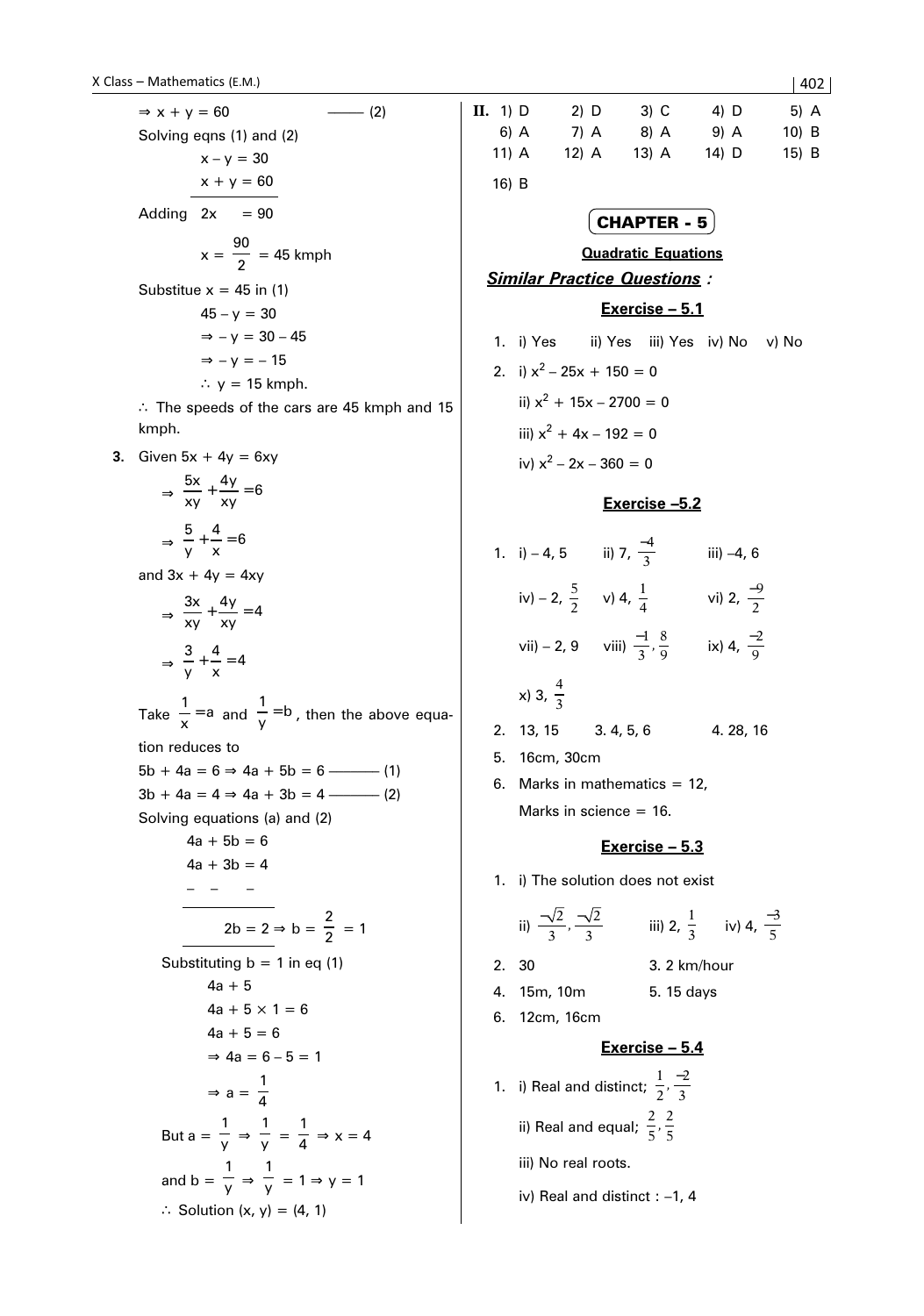$$
|403|
$$

- 2. i) –3 or 5 ii)  $\pm 3$  iii) 9
- 3. length =  $32$  mts; breadth =  $16$  mts
- 4. not possible

### *Creative Zone :*

- **I. 1.** Let x be the one number. Then the other number =  $x + 5$ By the problem, product of number  $= 300$  $x(x + 5) = 300$  $\Rightarrow$  x<sup>2</sup> + 5x = 300  $\Rightarrow$  x<sup>2</sup> + 5x - 300 = 0
	- **2.** Let the altitude of the triangle =  $h = x$  cm Triangle =  $h = x$  cm Then its hase =  $x + 7$

Area of the triangle  $=$   $\frac{1}{2} \times$  base  $\times$  height

$$
= \frac{1}{2} \times (x + 7) (x) = \frac{x^2 + 7x}{2}
$$

x

 $x + 7$ 

By problem, 
$$
\frac{x^2 + 7x}{2} = 30
$$
  
\n
$$
\Rightarrow x^2 + 7x = 30 \times 2
$$
  
\n
$$
\Rightarrow x^2 + 7x = 60
$$
  
\n
$$
\Rightarrow x^2 + 7x - 60 = 0
$$
  
\n
$$
\Rightarrow x^2 + 12x - 5x - 60 = 0
$$
  
\n
$$
\Rightarrow x(x + 12) - 5(x + 12) = 0
$$
  
\n
$$
\Rightarrow (x + 12) (x - 5) = 0
$$
  
\n
$$
\Rightarrow x + 12 = 0 \text{ or } x - 5 = 0
$$
  
\n
$$
\Rightarrow x = -12 \text{ or } x = 5
$$
  
\nBut x can't be negative  
\n
$$
\therefore x = 5
$$
  
\nHence altitude = x = 5 cm and

base =  $x + 7 = 5 + 7 = 12$  cm

 **3.** Let the shorter side of the rectangular  $plot = x$  cm

Then its longer side

$$
\begin{array}{c}\n\bullet \\
\bullet \\
\bullet \\
\bullet\n\end{array}
$$

 $= x + 20 m$ 

 $x + 20$  $\alpha$ x

By pythagos theorem,

and its diagonal =  $x + 40$  m

 $(Side)^{2} + (Side)^{2} = (Hypotenusi)^{2}$  $\Rightarrow$  x<sup>2</sup> + (x + 20)<sup>2</sup> = (x + 40)<sup>2</sup>  $\Rightarrow$  x<sup>2</sup> + x<sup>2</sup> + 400 + 40x = x<sup>2</sup> + 1600 + 80x

 $\Rightarrow$  x<sup>2</sup> + 40x - 80x + 400 - 1600 = 0  $\Rightarrow$  x<sup>2</sup> - 40x - 1200 = 0  $\Rightarrow$  x<sup>2</sup> - 60x + 20x - 1200 = 0  $\Rightarrow$  x(x – 60) + 20(x – 60) = 0  $\Rightarrow$  (x – 60) (x + 20) = 0  $\Rightarrow$  x – 60 = 0 or x + 20 = 0  $\Rightarrow$  x = 60 or x = -20 Bu x can't be negative ∴  $x = 60$  m ∴ The longer side =  $x + 20 = 60 + 20 = 80$  m and shorter side =  $x = 60$  m.  **4.** Let the age of one of the two friends be x years. Then the age of the other =  $30 - x$ Then 5 years ago, their ages would be  $(x - 5)$ and  $(30 - x - 5) = 25 - x$ By the problem,  $(x - 5)$   $(25 - x) = 75$  $\Rightarrow$  25x – x<sup>2</sup> – 125 + 5x = 75  $\Rightarrow -x^2 + 30x - 125 - 75 = 0$  $\Rightarrow -x^2 + 30x - 200 = 0$  $\Rightarrow$  x<sup>2</sup> - 30x + 200 = 0 ..... (1) Here  $a = 1$ ,  $b = -30$ ,  $c = 200$  $b^2 - 4ac = (-30)^2 - 4.1(200)$  $= 900 - 800$  $= 100 > 0$ ∴ Root are real and distinct. Hence the situation is possible from (1)  $x^2 - 30x + 200 = 0$  $x^2 - 20x - 10x + 200 = 0$  $x(x - 20) - 10(x - 20) = 0$  $\Rightarrow$  (x – 20) (x – 10) = 0  $\Rightarrow$  x – 20 = 0 or x – 10 = 0  $\Rightarrow$  x = 20 or x = 10 When  $x = 20$ , the age of are of the friends  $= 20$  years then the age of the other =  $30 - x$  $= 30 - 20$  $= 10$  years When  $x = 10$ , the age of are of the friends  $= 10$  years then the age of the other =  $30 - x$  $= 30 - 10 = 20$  years **II.** 1) C 2) A 3) D 4) D 5) D 6) D 7) A 8) A 9) A 10) A 11) D 12) A 13) D 14) C 15) A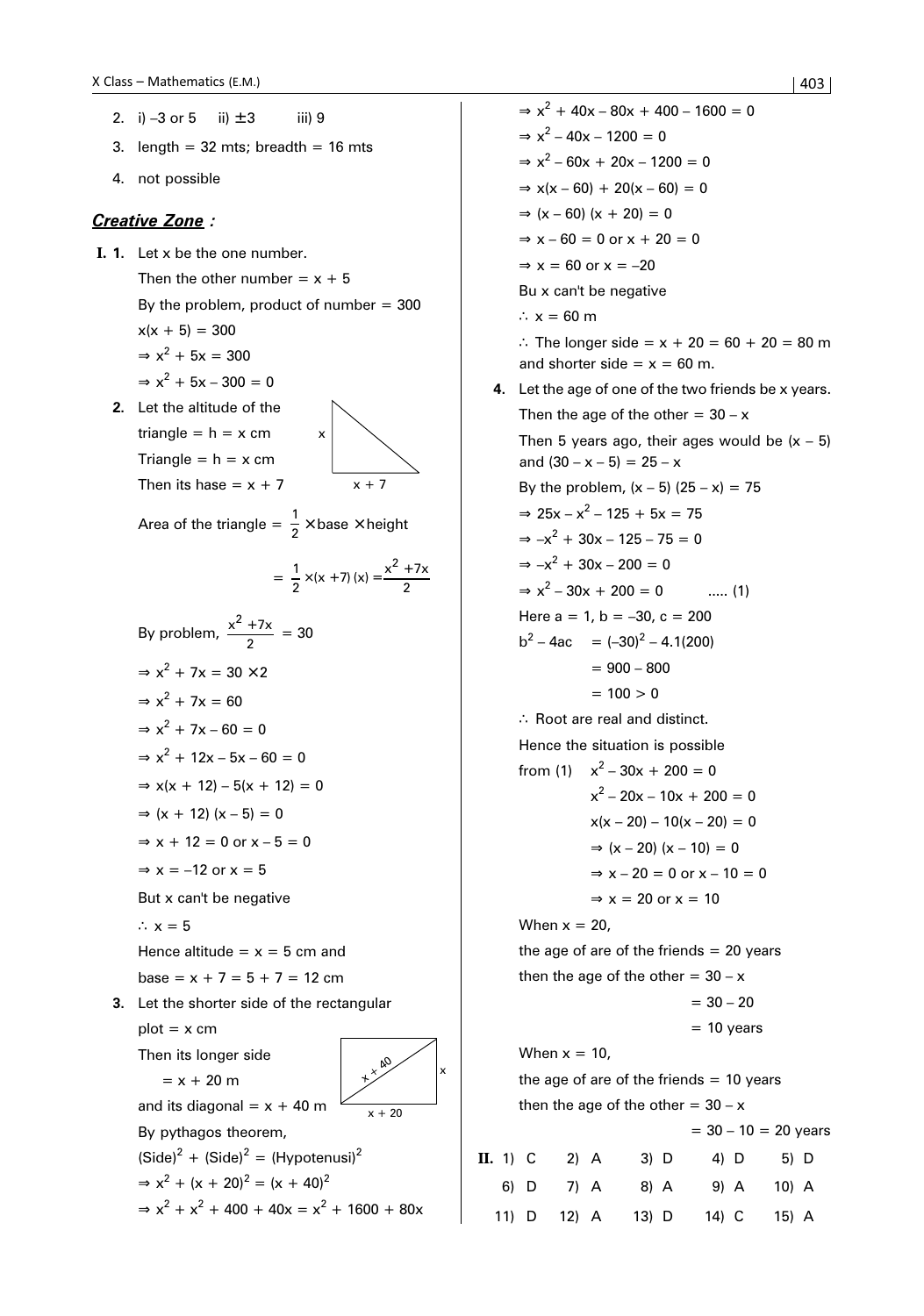|                     | <b>CHAPTER - 6</b>                              |                                                                                                       |  |  |  |  |  |  |
|---------------------|-------------------------------------------------|-------------------------------------------------------------------------------------------------------|--|--|--|--|--|--|
| <b>Progressions</b> |                                                 |                                                                                                       |  |  |  |  |  |  |
|                     | <b>Similar Practice Questions</b>               |                                                                                                       |  |  |  |  |  |  |
|                     |                                                 | <u>Exercise – 6.1</u>                                                                                 |  |  |  |  |  |  |
|                     | 1. i) $a = \frac{1}{6}$ , $d = \frac{1}{6}$     | ii) $a = \pi + 3$ , $d = -2$                                                                          |  |  |  |  |  |  |
|                     | iii) $a = \sqrt{2}$ , $d = \sqrt{2}$            | iv) $a = a - 3b$ , $d = 4b$                                                                           |  |  |  |  |  |  |
|                     | v) $a = 0, d = -4$                              | vi) $a = 2, d = 3$                                                                                    |  |  |  |  |  |  |
|                     | 2. i) 8, 7, 6, 5                                | ii) $-1, 2, 5, 8$                                                                                     |  |  |  |  |  |  |
|                     | iii) $x + y$ , $x - y$ , $x - 3y$ , $x - 5y$    |                                                                                                       |  |  |  |  |  |  |
|                     | iv) $0, -2, -4, -6$                             | $v)$ 9, 13, 17, 21                                                                                    |  |  |  |  |  |  |
|                     |                                                 | 3. i) Yes, d = $\frac{5}{4}$ , Next three terms are : $\frac{11}{4}$ , 4, $\frac{21}{4}$              |  |  |  |  |  |  |
|                     |                                                 | ii) Yes, $d = 0.02$ , next three terms are :                                                          |  |  |  |  |  |  |
|                     | 0.86, 0.88, 0.9                                 |                                                                                                       |  |  |  |  |  |  |
|                     |                                                 | iii) Yes, d = $\frac{5}{4}$ , next three terms are : $\frac{25}{4}$ , $\frac{15}{2}$ , $\frac{35}{4}$ |  |  |  |  |  |  |
|                     | iv) No                                          |                                                                                                       |  |  |  |  |  |  |
| v)                  | No                                              |                                                                                                       |  |  |  |  |  |  |
| vi) No              |                                                 |                                                                                                       |  |  |  |  |  |  |
|                     |                                                 | <u> Exercise – 6.2</u>                                                                                |  |  |  |  |  |  |
|                     |                                                 | 1. i) -15 ii) 18 iii) 20 iv) 3 v) 1.5                                                                 |  |  |  |  |  |  |
|                     |                                                 |                                                                                                       |  |  |  |  |  |  |
|                     | $vi) -1$ vii) $-16$                             | viii) $\frac{-189}{10}$                                                                               |  |  |  |  |  |  |
|                     | 2. i) 123 ii) 7                                 |                                                                                                       |  |  |  |  |  |  |
| 3.                  | – 69, – 94                                      |                                                                                                       |  |  |  |  |  |  |
| 4.                  | - 26                                            |                                                                                                       |  |  |  |  |  |  |
| 5.                  | 51                                              |                                                                                                       |  |  |  |  |  |  |
| 6.                  |                                                 |                                                                                                       |  |  |  |  |  |  |
| 7.                  | yes; 2a, 2d, 2a + $(n - 1)$ 2d                  |                                                                                                       |  |  |  |  |  |  |
| 8.                  | $7q - 6q$ , 4p – 3q + $(q - p)^n$               |                                                                                                       |  |  |  |  |  |  |
|                     | $9. -74, (26 - 5n)$                             |                                                                                                       |  |  |  |  |  |  |
| 10.                 | $\frac{1}{2}$ , $\frac{2}{3}$ and $\frac{3}{4}$ |                                                                                                       |  |  |  |  |  |  |
|                     |                                                 | Exercise - 6.3                                                                                        |  |  |  |  |  |  |
|                     |                                                 | 1. i) 348, $2n^2 + 5n$ ii) 2600, $n^2 + 2n$                                                           |  |  |  |  |  |  |
|                     | iii) 1218, 7250                                 | iv) 3969, $\frac{1}{8}n(5n-13)$                                                                       |  |  |  |  |  |  |
| 2.                  | $-1696$                                         | 3.2310                                                                                                |  |  |  |  |  |  |
| 4.                  | $2n(n + 2)$                                     | 5.10                                                                                                  |  |  |  |  |  |  |
| 6.                  | 82350                                           | 7. 3, 7, 11, 15,                                                                                      |  |  |  |  |  |  |
| 8.                  | 44                                              | 9. 6, 11, 16, 21                                                                                      |  |  |  |  |  |  |
| 10.                 | 60                                              | 11. 128                                                                                               |  |  |  |  |  |  |

|     | 12. $12^{th}$ term                                                              | 13.163                                                                                                        |  |  |  |  |
|-----|---------------------------------------------------------------------------------|---------------------------------------------------------------------------------------------------------------|--|--|--|--|
|     | 14. 108                                                                         | 15.44550                                                                                                      |  |  |  |  |
|     | 16. 37674                                                                       | 17.1625                                                                                                       |  |  |  |  |
|     | $18. -925$                                                                      | 19. n = 38, $S_n = 6973$                                                                                      |  |  |  |  |
| 20. | 4                                                                               |                                                                                                               |  |  |  |  |
|     |                                                                                 | Exercise - 6.4                                                                                                |  |  |  |  |
|     |                                                                                 | 1. i) $r = \frac{y}{x^2}$ , next 3 terms are : $\frac{y^2}{x^5}, \frac{y^3}{x^7}, \frac{y^4}{x^9}$            |  |  |  |  |
|     | 0.00005                                                                         | ii) r = 0.1, next 3 terms are : 0.005, 0.0005,                                                                |  |  |  |  |
|     |                                                                                 | iii) r = $\sqrt{2}$ , next 3 terms are : $4\sqrt{3},\,4\sqrt{6},\,4\sqrt{12}$                                 |  |  |  |  |
|     |                                                                                 | iv) r = $\frac{-1}{3}$ , next 3 terms are : $\frac{1}{9}, \frac{-1}{27}, \frac{1}{81}$                        |  |  |  |  |
|     |                                                                                 | v) r = 2, next 3 terms are : 32, 64, 128                                                                      |  |  |  |  |
|     | vi) $r = 9$ , next 3 terms are :                                                |                                                                                                               |  |  |  |  |
|     | $-486, -4374, -39366$                                                           |                                                                                                               |  |  |  |  |
| 2.  | i) Not a G.P.                                                                   | ii) Yes. $\frac{8}{27}, \frac{16}{81}, \frac{32}{243}$                                                        |  |  |  |  |
|     | iii) Yes, a <sup>4</sup> , –a <sup>5</sup> , a <sup>6</sup>                     | iv) Not a G.P.                                                                                                |  |  |  |  |
|     |                                                                                 | v) Yes. - 54, $\frac{81}{2}$ , $\frac{-243}{8}$ vi) Yes, $\frac{-1}{32}$ , $\frac{1}{128}$ , $\frac{-1}{512}$ |  |  |  |  |
|     | 3. $x = 4$                                                                      |                                                                                                               |  |  |  |  |
|     | 4. $x = 2$                                                                      |                                                                                                               |  |  |  |  |
| 5.  | i) $\sqrt{7}, \sqrt{21}, 3\sqrt{7}, 3\sqrt{21}$                                 | ii) 10, –20, 40, –80                                                                                          |  |  |  |  |
|     | iii) – $x^4$ , $x^5$ , – $x^6$ , $x^7$                                          | iv) - 243, 81, - 27, 9                                                                                        |  |  |  |  |
|     |                                                                                 | <u>Exercise – 6.5</u>                                                                                         |  |  |  |  |
|     | 1. i) $r = -3$ , $a_n = (-2) (-3)^{n-1}$                                        |                                                                                                               |  |  |  |  |
|     | ii) $r = 2$ , $a_n = 5.(2)^{n-1}$                                               |                                                                                                               |  |  |  |  |
|     | iii) $r = \frac{1}{2}$ , $a_n = 4\left(\frac{1}{2}\right)^{n-1}$ (or) $2^{3-n}$ |                                                                                                               |  |  |  |  |
|     | iv) $r = 3$ , $a_n = 3(3)^{n-1} = 3^n$                                          |                                                                                                               |  |  |  |  |
|     | 2. $4(3)^{19}$ , $4(3)^{n-1}$                                                   |                                                                                                               |  |  |  |  |
|     | 3. i) 1.728 ii) 24                                                              |                                                                                                               |  |  |  |  |
|     | ii) 7 iii) 10<br>4. i) 11                                                       |                                                                                                               |  |  |  |  |
|     | 5. $\left(\frac{2}{3}\right)^{13}$                                              | 6. $x = \pm 1$                                                                                                |  |  |  |  |
|     | 8. 9 <sup>th</sup>                                                              | 9.3 <sup>rd</sup>                                                                                             |  |  |  |  |
|     | 10. $\pm$ 81                                                                    |                                                                                                               |  |  |  |  |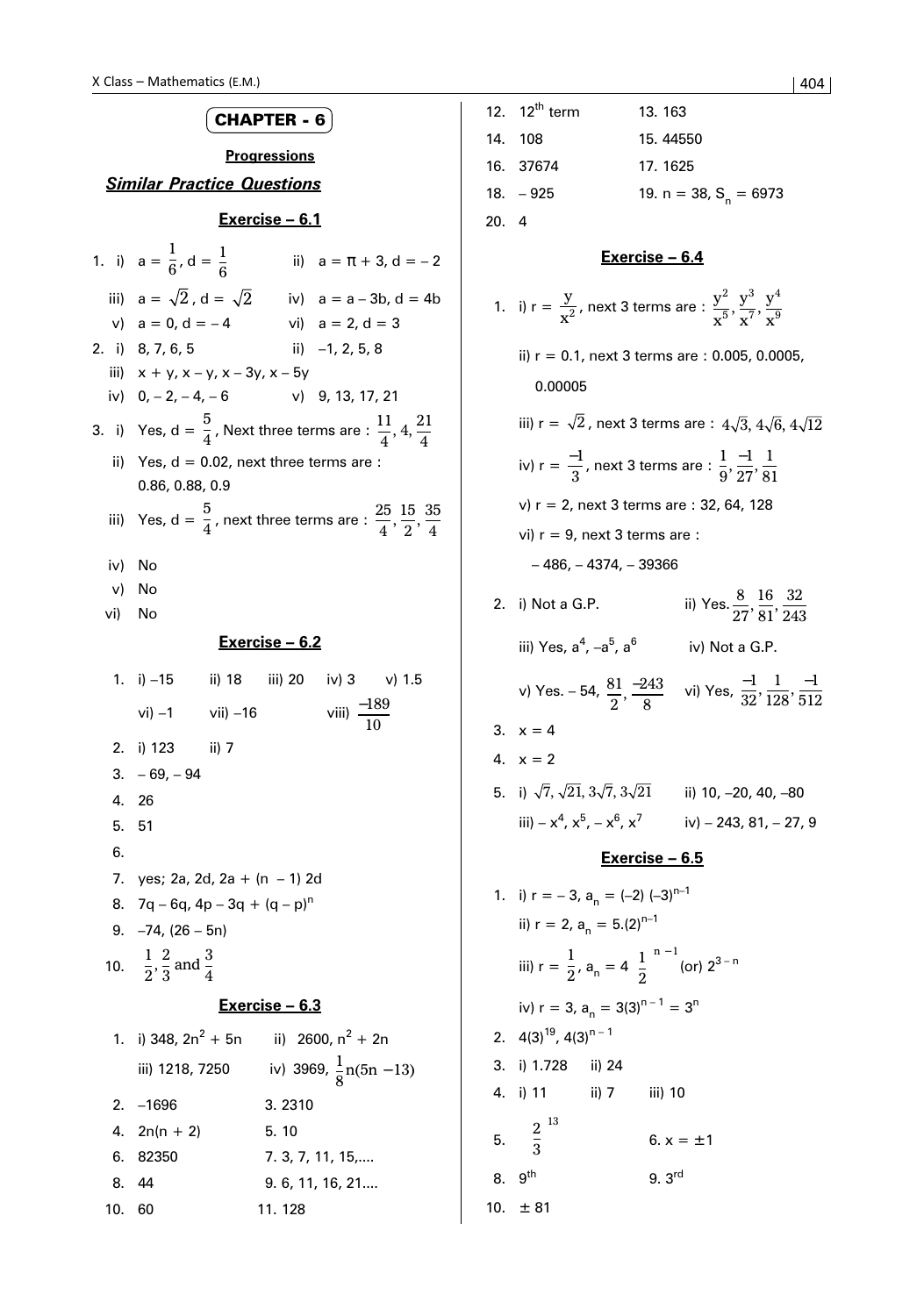### *Creative Zone :*

- **I. 1.**  $\pi + 2, \pi, \pi 2, \pi 4, \ldots$ First term =  $\pi$  + 2 Common difference =  $d = t<sub>2</sub> - t<sub>1</sub>$  $= \pi - (\pi + 2) = -2$ 
	- **2.** Given An A.P whose

 $5^{th}$  term = a + 4d = - 6 --- (1) and  $10^{th}$  term =  $a + 9d = -21$  -- (2)  $(-)$   $-5d = 13$  $d = \frac{15}{-5} = -3$ 

Substituting  $d = -3$  in equation (1)

 $a + 4(-3) = -6$  $a - 12 = -6$  $\Rightarrow$  a = 12 – 6 = 6

Let nth term of given A.P be equal to zero.

i.e., 
$$
a_n = a + (n - 1) d
$$
  
\n $0 = 6 + (n - 1) - 3$   
\n $0 = 6 - 3n + 3$   
\n $0 = 9 - 3n$   
\n $\Rightarrow 3n = 9$   
\n $n = \frac{9}{3} = 3$ 

∴ The 3<sup>rd</sup> term of given A.P is zero.

**3.** Given in which  $S_n = 3n + n^2$ Taking n = 1, we get,  $S_1 = 3.1 + 1^2 = 3 + 1 = 4$  $n = 2$ , we get,  $S_2 = 3.2 + 2^2 = 6 + 4 = 10$  $n = 3$ , we get,  $S_3 = 3.3 + 3^2 = 9 + 9 = 18$  $n = 4$ , we get,  $S_4 = 3.4 + 4^2 = 12 + 16 = 28$ Hence  $a_1 = a = S_1 = 4$  $a_2 = S_2 - S_1 = 10 - 4 = 6$  $a_3 = S_3 - S_2 = 18 - 10 = 8$ Common difference =  $d = a_2 - a_1$  $= 6 - 4 = 2$ Now  $a_{10} = a + 9d$  $= 4 + 9 \times 2 = 4 + 18 = 22$  $a_n = a + (n - 1) d$  $= 4 + (n - 1) 2$  $= 4 + 2n - 2$  $= 2n + 2$ 

**4.** Give x,  $x + 4$  and  $x + 6$  are in G.P Let  $a_1 = x$ ,  $a_2 = x + 4$ ,  $a_3 = x + 6$ Since they are in G.P ∴  $\frac{a}{a}$ a a 2 1 3 2  $=\frac{u_3}{2} (= r)$  $\Rightarrow$   $(x + 4)^2 = x(x + 1)$  $\Rightarrow$  x<sup>2</sup> + 16 + 8x = x<sup>2</sup> + 6x  $\Rightarrow$  8x – 6x = – 16

$$
\Rightarrow 2x = -16
$$

∴  $x = -8$ 

**5.** Given G.Ps are

256, 64, 16, .... and 
$$
\frac{1}{16}, \frac{1}{4}, 1
$$
,

Here a = 256,  
\n
$$
r = \frac{a_2}{a_1} = \frac{64}{256} = \frac{1}{4}
$$
  
\nHere a =  $\frac{1}{16}$   
\n $r = \frac{a_2}{a_1} = \frac{\frac{1}{4}}{\frac{1}{16}} = \frac{1}{4} \times \frac{16}{1} = 4$ 

Given n<sup>th</sup> terms are equal.  
\ni.e., 
$$
a = ar^{n-1}
$$
  
\n $\Rightarrow 256 \left(\frac{1}{4}\right)^{n-1} = \frac{1}{16} \times (4)^{n-1}$   
\n $\Rightarrow 256 \times \frac{1}{4^{n-1}} = \frac{1}{16} \times 4^{n-1}$   
\n $\Rightarrow 256 \times 16 = 4^{n-1} \times 4^{n-1}$   
\n $\Rightarrow 4^4 \times 4^2 = 4^{(n-1)+(n-1)}$   
\n[ $\therefore$  a<sup>m</sup> x a<sup>n</sup> = a<sup>m+n</sup>]  
\n $\Rightarrow 4^6 = 4^{2n-2}$   
\n $\Rightarrow 2n - 2 = 6$   
\n $\Rightarrow 2n = 6 + 2 = 8$   
\n $\Rightarrow n = 4$   
\n $\therefore$  The 4<sup>th</sup> terms of the two G.Ps are equal.

| $\mathbf{II.}$ 1) $\mathbf{D}$ |      | 2) D        | 3) B    | 4) B    | 5) C    |  |
|--------------------------------|------|-------------|---------|---------|---------|--|
|                                | 6) C | 7) A        | 8) B    | 9) A    | $10)$ D |  |
|                                |      | 11) D 12) A | $13)$ C | $14)$ B | $15)$ C |  |
|                                |      | 16) D 17) C | 18) A   | 19) C   | 20) A   |  |
|                                |      | 21) D 22) A | $23)$ A | 24) C   | 25) A   |  |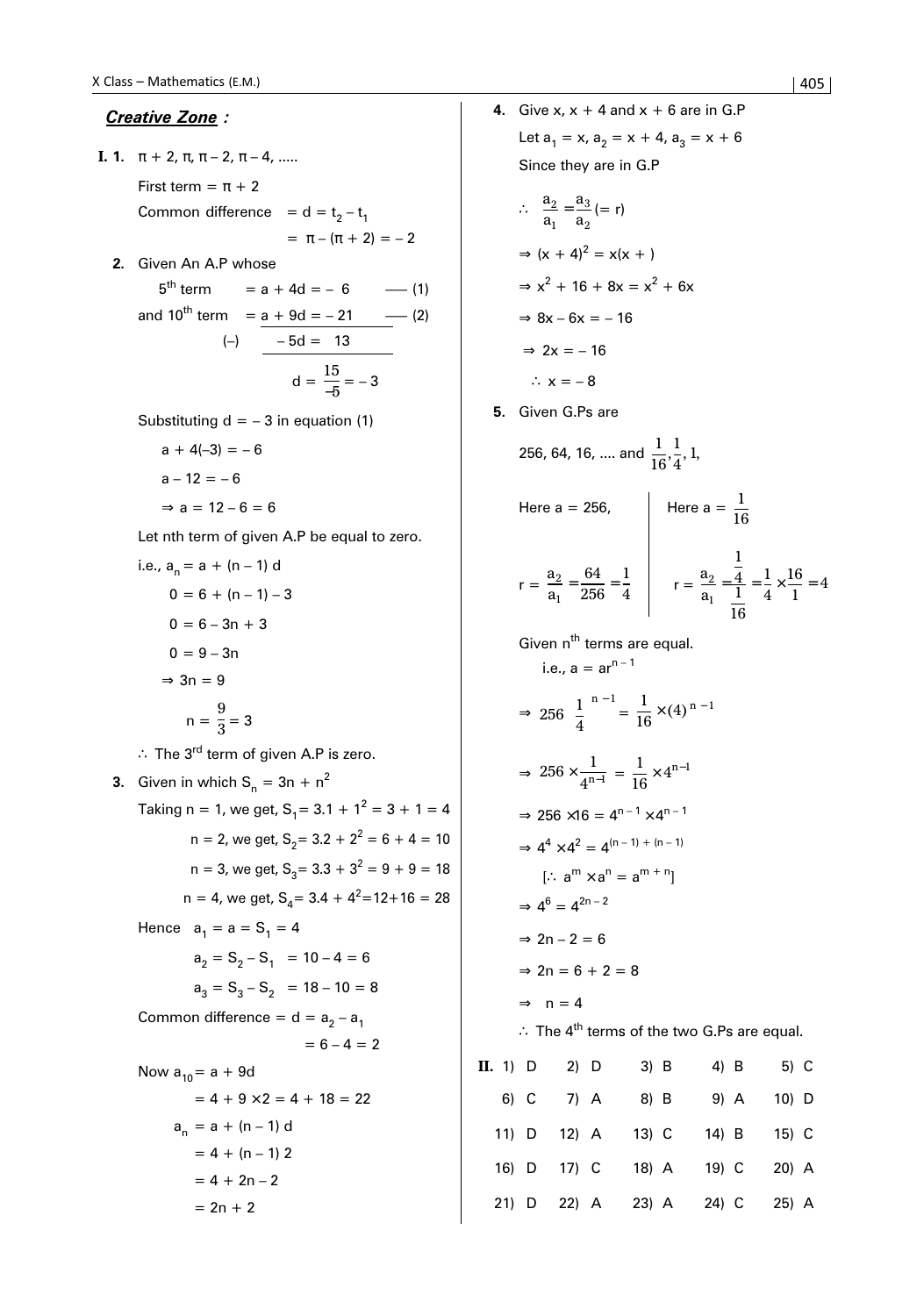

# **Exercise –7.3**

| 1. i) 6              | ii) 47.5 | iii) 10          | iv) 35  |  |
|----------------------|----------|------------------|---------|--|
| 2. i) 11             | ii) 10   | iii) 5           | iv) $2$ |  |
| $3.$ i) 28 sq. units |          | ii) 5.5 sq.units |         |  |
| iii) 15 sq.units     |          | iv) (ab)         |         |  |
| $v)$ 132 sq.units    |          |                  |         |  |

# **Exercise –7.4**

| 1. i) $\frac{1}{3}$       | ii) $\frac{3}{2}$ | iii) $1$<br>iv) $1$                     |
|---------------------------|-------------------|-----------------------------------------|
| v) $\frac{-1}{13}$        | vi) $\frac{7}{4}$ | vii) $\frac{1}{6}$ viii) $\frac{-1}{6}$ |
| 2. i) $\sqrt{3}$          | ii) 1             | iii) not defined                        |
| iv) $\frac{-1}{\sqrt{3}}$ | 3.7               | 4.3,6                                   |

## *Creative Zone :*

**I. 1.** Let 
$$
A = (-1, 0)
$$
,  $B = (2, 1)$ ,  $C = (5, 4)$ ,  $D = (2, 3)$ 

\nDistance formula =  $\sqrt{(x_2 - x_1)^2 + (y_2 - y_1)^2}$ 

\n
$$
AB = \sqrt{(2 + 1)^2 + (1 + 0)^2}
$$
\n
$$
= \sqrt{3^2 + 1^2} = \sqrt{9 + 1} = \sqrt{10}
$$

\n
$$
BC = \sqrt{(5 - 2)^2 + (4 - 1)^2}
$$
\n
$$
= \sqrt{3^2 + 3^2} = \sqrt{9 + 9} = \sqrt{18}
$$

$$
CD = \sqrt{(2-5)^2 + (3-4)^2}
$$
  
=  $\sqrt{(-3)^2 + (-1)^2} = \sqrt{9+1} = \sqrt{10}$   
DA =  $\sqrt{(-1-2)^2 + (0-3)^2}$   
=  $\sqrt{(-3)^2 + (-3)^2} = \sqrt{9+9} = \sqrt{18}$   
AC =  $\sqrt{(5+1)^2 + (4-0)^2}$   
=  $\sqrt{6^2 + 4^2} = \sqrt{36 + 16} = \sqrt{52}$   
BD =  $\sqrt{(2-2)^2 + (3-1)^2} = \sqrt{0+2^2} = \sqrt{4} = 2$   
Since AB = CD and BC = DA and also AC ≠ BD  
∴ Given vertices form a parallelogram.  
2. Given A = (-1, 12) and B = (8, -6)

Let P (1, 8) divides  $\overline{AB}$  in the ratio k = 1 internally By section formula

$$
p(x, y) = \left(\frac{m_1x_2 + m_2x_1}{m_1 + m_2}, \frac{m_1y_2 + m_2y_1}{m_1 + m_2}\right)
$$
  

$$
\Rightarrow (1, 8) = \left(\frac{k \times 8 + 1 \times -1}{k + 1}, \frac{k \times -6 + 1 \times -12}{k + 1}\right)
$$
  

$$
\Rightarrow (1, 8) = \left(\frac{8k - 1}{k + 1}, \frac{-6k + 12}{k + 1}\right)
$$

Equations  $x(x, y)$  co-ordinate of the above

$$
1 = \frac{8k - 1}{k + 1} \Rightarrow k + 1 = 8k - 1
$$

$$
\Rightarrow 1 + 1 = 8k - k
$$

$$
\Rightarrow 2 = 7k
$$

$$
\Rightarrow k = \frac{2}{7} = 2:7
$$

∴ The ratio is  $k = 1 = 2 : 7$ 

 **3.**



Given A(–1, 1), B(0, –2), C(6, 1) and D(5, 6) are the verticles of the quadrilateral ABCD.

Area of quadrilateral ABCD = Area of ∆ABC + Area of ∆ACD

 $A = (-1, 1), B = (0, -2), C = (6, 1)$